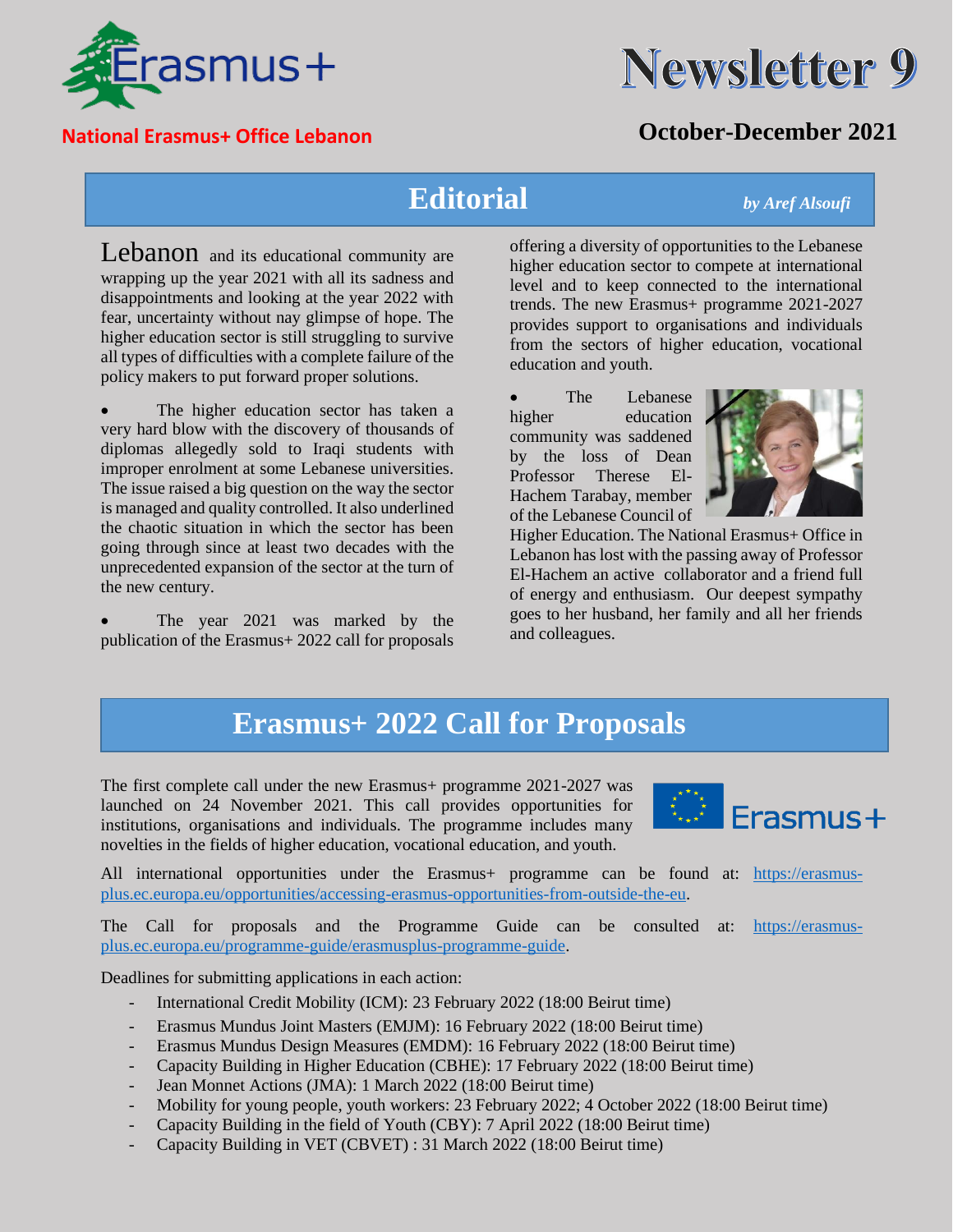It is important to learn that in order to benefit from any EU-funded programme, the candidate should obtain and validate a Participant Identification Code (PIC).

Information on how to register your organisation and obtain a PIC number is available at:: [https://ec.europa.eu/info/funding-tenders/opportunities/portal/screen/how-to](https://ec.europa.eu/info/funding-tenders/opportunities/portal/screen/how-to-participate/participant-register)[participate/participant-register](https://ec.europa.eu/info/funding-tenders/opportunities/portal/screen/how-to-participate/participant-register)

### **The Call-related Information Campaigns**

#### *Erasmus+ worldwide online seminar 23, 24, 25 November 2021*

This seminar, organised by the Directorate General for Education and Culture of the EU Commission, included information sessions on some major actions under Erasmus+ programme: International Credit Mobility, Erasmus Mundus, Marie Curie actions for researchers and Capacity Building in Higher Education. Information about this seminar and its resources can be found at [https://erasmusplus.mci-events.eu/.](https://erasmusplus.mci-events.eu/)

#### *Erasmus+ Information and training sessions 2, 14 December 2021*

These two sessions, organised by the European Education and Culture Executive Agency, covered general information on Capacity Building CBHE projects, on how to design a competitive proposal and a special training for newcomers with less experience in the programme. Information, presentations and recordings are accessible/downloadable at:

[https://www.eacea.ec.europa.eu/news-events/events/online-info-session-2-december-capacity-building-higher](https://www.eacea.ec.europa.eu/news-events/events/online-info-session-2-december-capacity-building-higher-education-erasmus_en)[education-erasmus\\_en.](https://www.eacea.ec.europa.eu/news-events/events/online-info-session-2-december-capacity-building-higher-education-erasmus_en)

[https://webcast.ec.europa.eu/erasmus-capacity-building-in-higher-education-infoday-2021-12-02.](https://webcast.ec.europa.eu/erasmus-capacity-building-in-higher-education-infoday-2021-12-02)

[https://www.eacea.ec.europa.eu/news-events/events/online-info-session-2-december-erasmus-capacity](https://www.eacea.ec.europa.eu/news-events/events/online-info-session-2-december-erasmus-capacity-building-higher-education-cbhe_en)[building-higher-education-cbhe\\_en.](https://www.eacea.ec.europa.eu/news-events/events/online-info-session-2-december-erasmus-capacity-building-higher-education-cbhe_en)

[https://www.eacea.ec.europa.eu/news-events/events/online-info-session-erasmus-capacity-building-higher](https://www.eacea.ec.europa.eu/news-events/events/online-info-session-erasmus-capacity-building-higher-education-cbhe-fostering-access-cooperation_en)[education-cbhe-fostering-access-cooperation\\_en.](https://www.eacea.ec.europa.eu/news-events/events/online-info-session-erasmus-capacity-building-higher-education-cbhe-fostering-access-cooperation_en)

### *Lebanon Information Campaign 3, 13, 17 December 2021*

The National Erasmus+ Office in Lebanon organised its information campaign on 3, 13 and 17 December 2021 to explain the international actions covered by this call and to detail all opportunities available including the novelties introduced. Training on how to submit a proposal was also conducted.

For more info and useful resources: [http://erasmusplus-lebanon.org/event/12012.](http://erasmusplus-lebanon.org/event/12012)

### **International Events**

#### *CBHE Virtual Fair 2021*

The European Education and Culture Executive Agency (EACEA) and the Erasmus+ National Offices (NEOs) organised on 26-27 October 2021 a Virtual Fair to showcase best results and inspiring practices emerging from Capacity Building projects in Higher Education (CBHE).

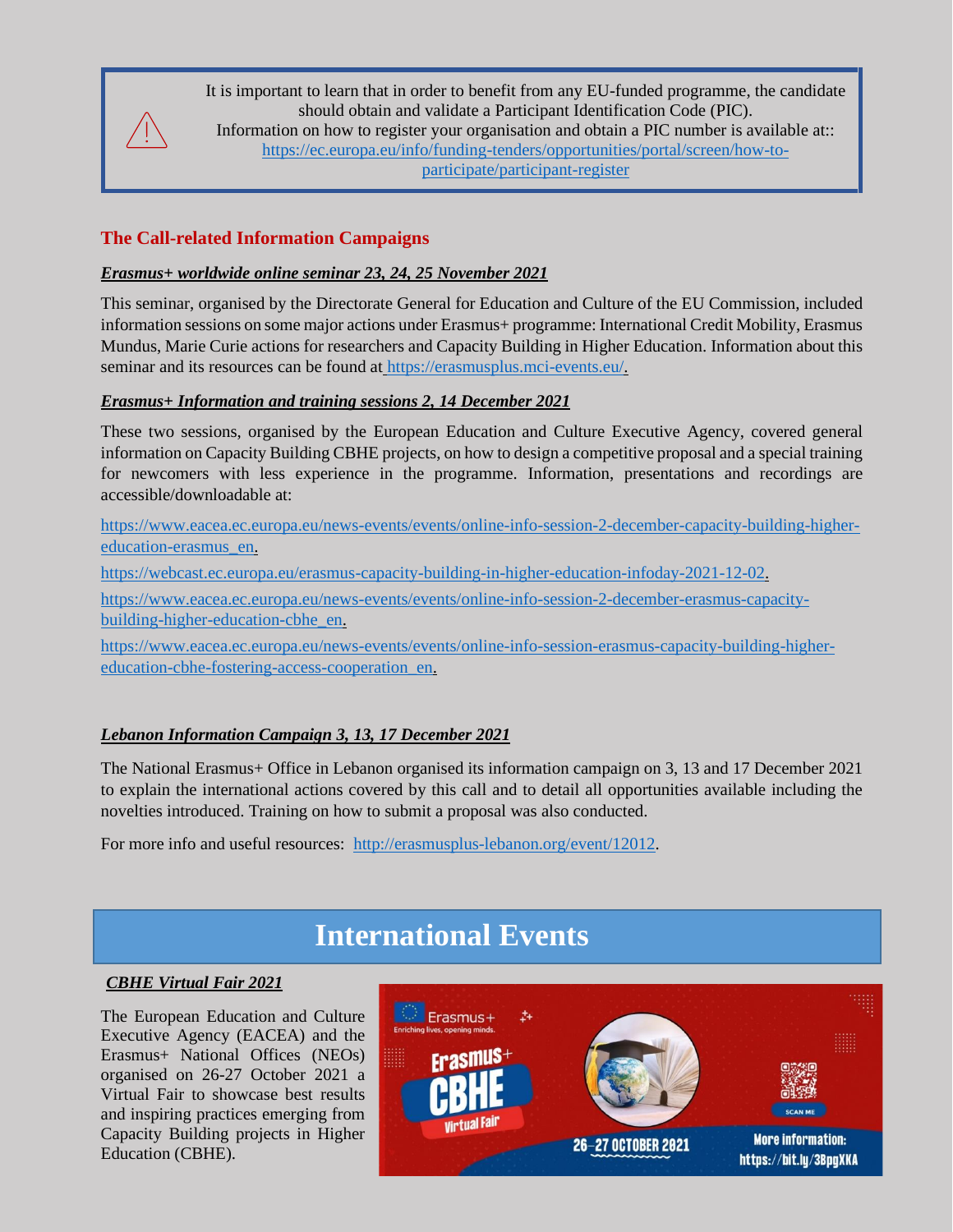The Virtual Fair was an online event offering the opportunity to about 100 CBHE projects, representing all regions, to showcase their most relevant results in front of an international and varied audience composed of academics from Programme and Partner countries, university managers and students, national policy makers, EU staff and other stakeholders.

The Virtual Fair included plenary sessions, parallel workshops and a limited number of interactive training sessions targeting small groups and carried out by project partners. The Virtual Fair also allowed for efficient networking opportunities such as sharing project ideas and partner-finding in view of the upcoming CBHE calls under the new Erasmus+ Programme. More information about this international gathering can be found at: [http://www.erasmusplus.ac.me/wp-content/uploads/Virtual-fair-2021.pdf.](http://www.erasmusplus.ac.me/wp-content/uploads/Virtual-fair-2021.pdf)

#### *Erasmus Days 2021*

#ErasmusDays2021 took place on 14, 15 and 16 October 2021.

More than 5600 events were organised in 67 countries on the occasion of the #ErasmusDays2021. The following two events were organised in Lebanon on this occasion.

➢ Erasmus roundtable: how the experience shaped students from Lebanon organised by the EU Delegation to Lebanon on 14 October.

The aim of this roundtable which was organised by the EU Delegation to Lebanon in collaboration with the National Erasmus+ Office on the occasion of the #ErasmusDays2021, was to gather Erasmus+ student beneficiaries in the two actions of the programme: ICM (International Credit Mobility) and EMJMD (Erasmus Mundus Joint Master



Degree) to talk about their experience and how it has impacted them personally and professionally. Six students shared their experiences in presence of Alessia Squarcella, Head of Sector "Economy, Green Deal and Local Development" at the EU Delegation to Lebanon.

➢ SWaTH project event on October 14.

On Thursday, October 14, 2021, within the scope of the Sustainable Wastewater Treatment for Hospitals / SWaTH project, the Faculty of Engineering of the University of Balamand hosted a celebration of Erasmus Days 2021. The project SWaTH is led by the University of Balamand and focus on sustainable wastewater treatment.

The project brings together 11 organisations from four European countries (France, Sweden, Finland, Spain) and Lebanon (Lebanese University, Lebanese American



University, the Holy Spirit University of Kaslik, Notre Dame University). The project aims to evaluate the social and environmental impacts of wastewater treatment through life cycle analysis studies, transfer of knowledge from European to Lebanese partners, and form skilled environmental and chemical engineers.

The event was launched by Professor Rami Abboud the VP of Internationalisation and Engagement and Dean of Faculty of Engineering at the University of Balamand, the Coordinator of the SWaTH project Dr. Makram Bachawati and attended by the Coordinator of the National Erasmus+ Office of Lebanon Dr. Aref Alsoufi. Representatives from the Lebanese partners as well as students attended the event. Other European partners joined online. The event included a Concept Idea session where different faculty members in partner universities presented different concepts related to waste management. For more info about SWaTH project: [www.swath.eu.](http://www.swath.eu/)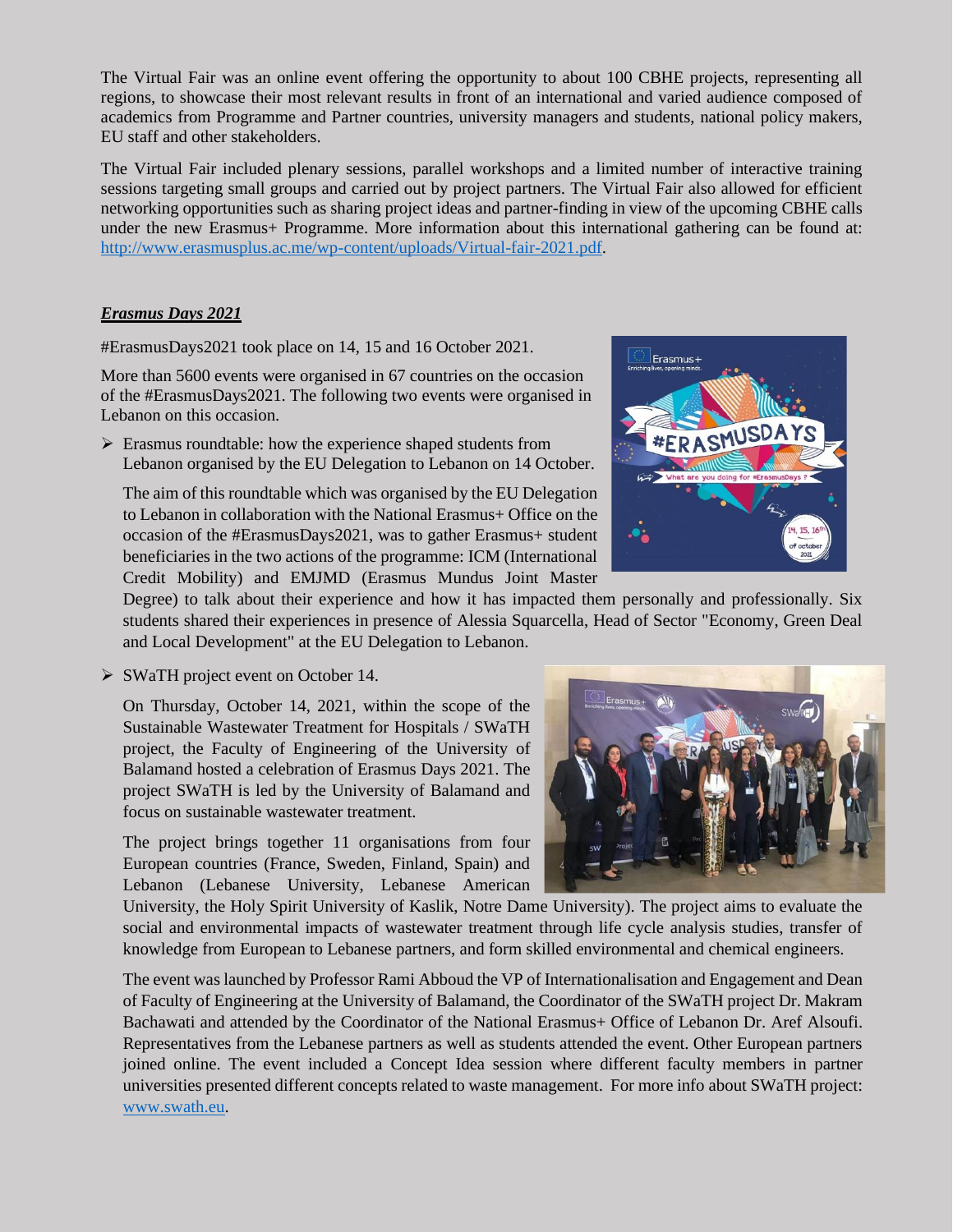# **Projects-related activities**

#### *NEO Monitoring activities*

A series of monitoring visits was conducted by NEO Lebanon to four projects in the last quarter of the year 2021. The aim of these visits is to check on the implementation of the projects and to provide the necessary support and recommendations.

A monitoring visit to UPGRADE project "Urban and Transportation regeneration for reducing automobile dependency in Mena area" has been carried out on September 30, 2021. UPGRADE involves from Lebanon the Notre Dame University and the University of Balamand. [http://www.aast.edu/en/scientific-research/upgrade/.](http://www.aast.edu/en/scientific-research/upgrade/)

Another monitoring visit to DeCAIR project "Developing Curricula for Artificial Intelligence" has been conducted on October 12, 2021. The project involves from Lebanon Beirut Arab University and the Lebanese University. [http://decair.ju.edu.jo/Home.aspx.](http://decair.ju.edu.jo/Home.aspx)

A third monitoring visit to GLOB-SM project "Development of new master program in Global Supply Chain Management for Southern Mediterranean" has been conducted on November 29, 2021. GLOB-SM is coordinated by the American University of Beirut and involves also from Lebanon Saint Joseph University.

Finally, a monitoring visit to SWaTH project has been conducted on December 21, 2021. [www.swath.eu.](http://www.swath.eu/)

#### *StEER-LEB activity at the Ministry of Education and Higher Education*

The Capacity Building Project StEER-LEB "Student Empowerment, Engagement and Representation in Lebanese Universities" organised its National Advocacy campaign and closing event on October 13, 2021 at the Ministry of Education and Higher Education in presence of his Excellency Dr. Abbas Al Halabi, Minister of Education and Higher Education, Father Talal El Hachem, President of Holy Spirit University of Kaslik, Father Salim Dakkash, Rector of the Saint Joseph University, and other representatives from the Lebanese and European partners. The project is led by the Holy Spirit University of Kaslik (USEK) and



is implemented in Lebanon with the Ministry as a partner. The project closed with two strategic outputs namely the Advocacy campaign and the National Student Structure. The presidents of the three partner universities, USEK, USJ and LAU signed the bylaws for the national student structure affirming their commitment for students' engagement and representation hoping that more Lebanese universities will join this structure in the future.

#### *Cluster meeting on visibility of Erasmus+ programme*

The National Erasmus+ Office in Lebanon organised on October 28, 2021 a cluster meeting under the title: Visibility of Erasmus+ in the media tools of the Lebanese Higher Education institutions.

The visibility of the EU-funded programmes, Erasmus+ in particular, is an issue of vital importance not only for the implemented projects themselves but also for the institutions in which these projects are being implemented. Although this is a contractual obligation clearly set in the grant agreements signed between the EU Commission and the beneficiary projects, its importance comes from the linkage to the overall communication plan, the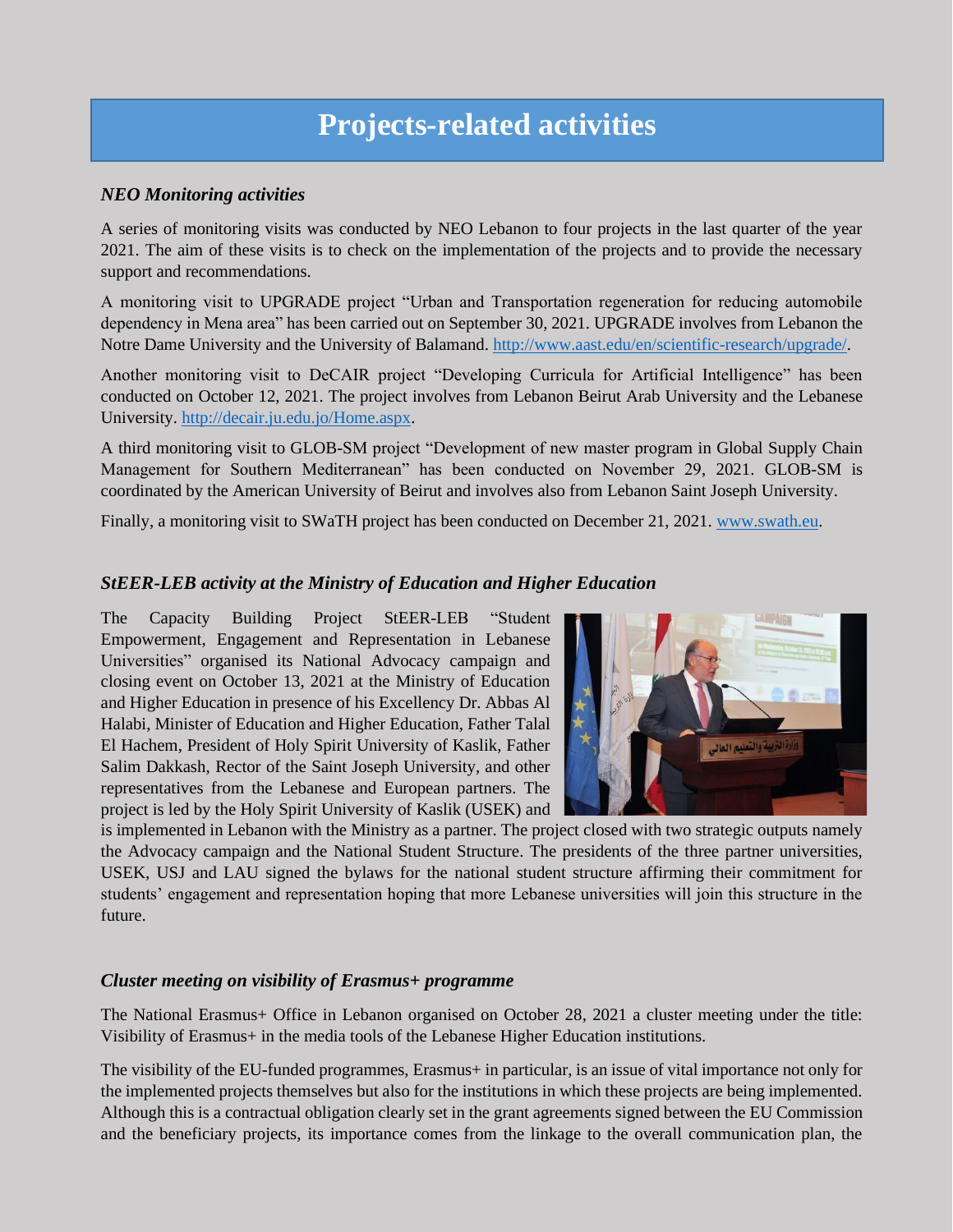institutional ownership of the projects results and the internationalisation strategy of each beneficiary institution. It also shows the way each institution is reaching out to its different stakeholders, students in particular.

A preliminary scan that has been conducted over the websites and other social media of 37 Lebanese universities out of which 65% are involved in one or more of the Erasmus+ international actions, showed that there is a diversity of practices in disseminating the EU-funded projects in terms of the access to the information, the visual identity of the action used and the level of the presence of these Erasmus+ actions.

The meeting aimed at discussing this visibility issue by exchanging practices, benchmarking with different models adopted suggesting possible measures for improvement and underlining its importance at the eve of the launching of the new phase 2021-2027 of the Erasmus+ programme. It also aimed to reflect on the reinforcement of the HEIs communication plans towards a transparent international identity.

The 27 CBHE projects implemented in Lebanon between 2015 and 2020, VPs for Internationalisation, international relations officers and people in charge of implementing institutional communication plans were invited to this meeting.

To know more about this important meeting visit its webpage at [http://erasmusplus-lebanon.org/event/11785.](http://erasmusplus-lebanon.org/event/11785)

# **Higher Education Reform Experts (HERE) Activities**

#### *Greening in Higher Education Online seminar*

In the spirit of the SPHERE Technical Assistance Missions, the SPHERE Team organised a webinar as a universal TAM for all HERE teams, NEOs and interested parties in Partner Countries, to explore the topic of greening in higher education. The event was open to the general public on 18 October 2021.

The event discussed and embraced the different elements of this topic, including teaching and learning, research, societal engagement, university operations and international cooperation.

'Greening' in higher education has become more relevant in recent years and is underpinned by a number of important recent policy



frameworks, such as the Green Deal in the European Union and the recent commitment of the European Higher Education Area. In other parts of the world, greening in HE has already gained speed in relation to the UN SGDs and universities' contribution. But in many countries, more structured approaches to this topic are just emerging now or yet to be discussed.

For more information [https://supporthere.org/event/greening-higher-education-sphere-webinar.](https://supporthere.org/event/greening-higher-education-sphere-webinar)

### *Annual HERE conference*

The 2021 Virtual HERE Annual conference is the last of a six-year contractual period for Support for Higher Education Reform Experts (SPHERE) [\(www.supporthere.org\)](http://www.supporthere.org/), an initiative of the European Commission to support capacity development and policy reform in higher education in EU Neighbourhood countries. The conference was held on 18-19 November 2021, and it was not only a means to celebrate what has been learned and achieved, but also to reflect in more depth on the impact of the HERE in higher education systems in EU Neighbourhood countries. This is particularly timely in the midst of a pandemic, where higher education reform